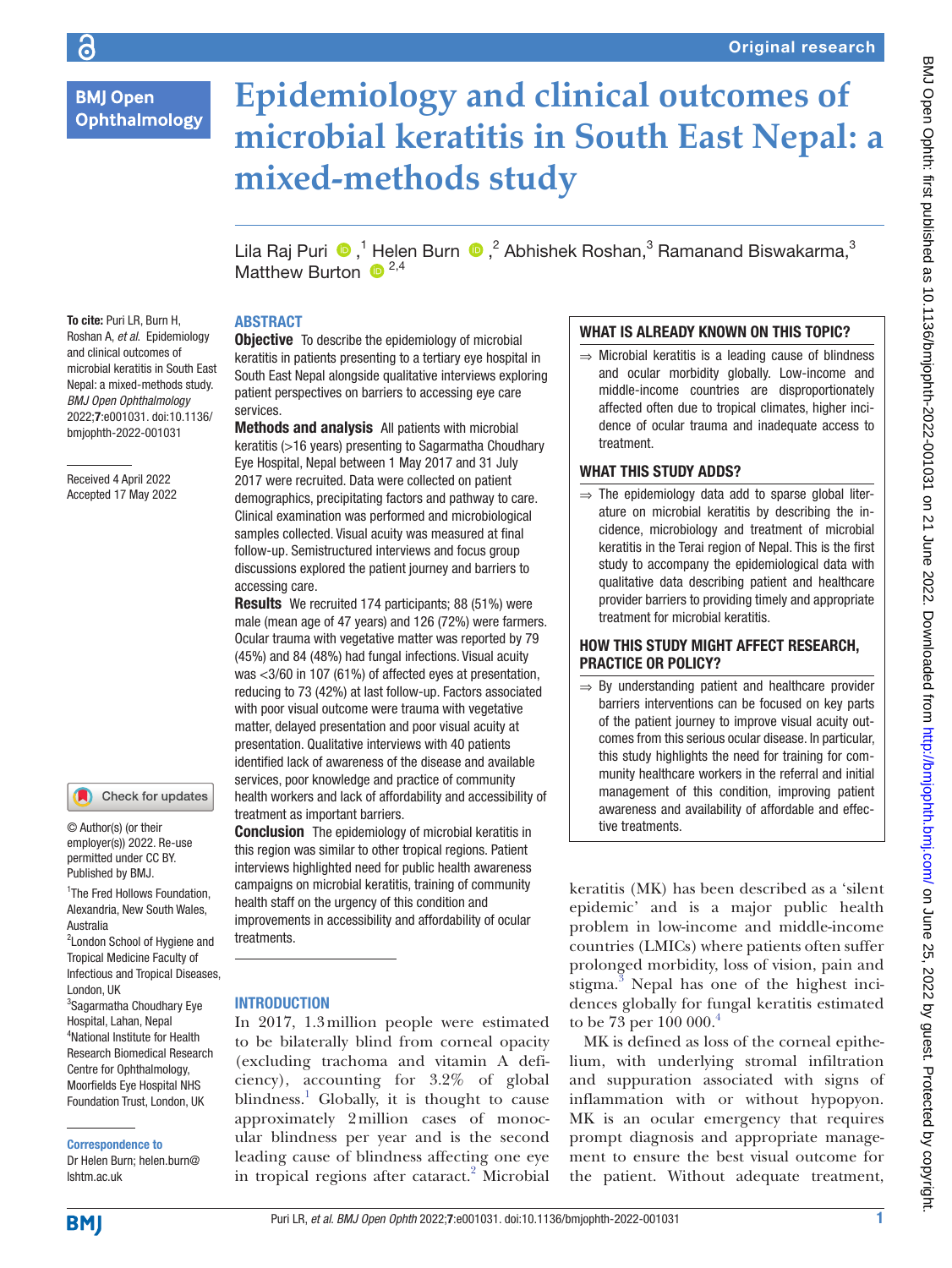corneal infection leads to blindness through corneal scarring, corneal perforation and loss of the eye. LMICs are disproportionately affected by MK, largely because of ocular trauma from contaminated objects such as vegetative matter, poor access to appropriate eye care and persistence of communicable diseases such as trachoma, onchocerciasis and leprosy.

Sagarmatha Choudhary Eye Hospital (SCEH), situated in south east Nepal, is a high-volume tertiary eye hospital providing eye care service to the people of eastern region of Nepal and northern India. The hospital examines around 200000 patients and performs more than 50000 surgeries annually. MK is the most common condition seen in the cornea outpatient department.

To date, most studies on MK in Nepal have primarily evaluated epidemiological features, predisposing factors and clinical features of corneal ulceration. There are no qualitative studies to identify the factors responsible for poor visual outcome and causes for delayed presentation to hospital for treatment. The aim of this study is to describe the epidemiology of MK, determine factors associated with a poor outcome and suggest approaches to improve patient outcomes in this area.

#### MATERIALS AND METHODS

A mixed-methods quantitative and qualitative study, including focus group discussions (FGDs) and semistructured interviews (SSIs), was carried out in the SCEH cornea department between 1 May 2017 and 31 July 2017.

#### Quantitative study design

The quantitative component of the study was conducted to describe the epidemiology and clinical outcomes of MK. MK was defined as a corneal epithelial defect with an underlying corneal stromal infiltrate, and signs of acute inflammation. All Nepali patients 16 years and older attending the SCEH corneal department between 1 May 2017 and 31 July 2017 with a diagnosis of MK were invited to take part. We excluded patients not willing to participate, those under age 16 years and patients attending from India. Patients with presumed viral or protozoal keratitis (based on history and clinical examination) were also excluded. A standardised form was completed for each patient documenting socio-demographic information, clinical findings including duration of symptoms, prior treatment, time between onset of symptoms and presentation to SCEH, previous ophthalmic history and treatment received at SCEH.

Presenting visual acuity was measured using a Snellen chart. Visual Acuity was categorised using WHO classification of presenting visual acuity.<sup>5</sup> An ophthalmologist (LRP) examined the eyes using a slit lamp. The size of the ulcer was measured as the maximum dimension of the ulcer after fluorescein staining. The size of the stromal infiltrate and depth of ulcer were also recorded. The presence and height of hypopyon was measured.

Corneal scraping was performed using a sterile Bard-Parker blade (No. 15). The procedure was performed at the slit lamp or with binocular loupes, following instillation of preservative-free 2% lignocaine hydrochloride. Material obtained from scraping of the leading edge and base of each ulcer was smeared onto two slides, one stained with Gram stain and the other with 10% potassium hydroxide for direct microscopic evaluation.

The patients were treated as per the hospital treatment for corneal infections, after clinical and laboratory diagnosis. Cases of keratitis caused by Gram-positive bacteria were treated with a combination of fortified cefazolin and fortified gentamicin eye-drops and Gram-negative bacteria with ciprofloxacin 0.3% eye-drops. Fungal keratitis was treated with natamycin 5% eye-drops. Patients were counselled regarding the use of medications and followed up for next 48 hours. The frequency of the medications was adjusted depending on the clinical response.

The patients were followed up at 3weeks postdischarge from hospital. Visual acuity was measured, and size of ulcer, size and depth of stromal infiltration and presence of hypopyon were recorded. The visual acuity outcomes were subdivided into: (1) 'good outcome' of VA 6/60 or better at final visit; (2) 'poor outcome' if VA  $\langle 6/60 \rangle$  at final visit.

#### Qualitative study design

The qualitative component of the study was conducted to evaluate health seeking behaviour of MK patients and explore the barriers to accessing services. A nonprobabilistic, purposive sampling strategy was used. The ophthalmologist working in the cornea clinic recruited patients to be interviewed either as SSIs or part of an FGD. Patients continued to be recruited until no new views arose during the interviews and saturation was reached.

Participants could use their preferred language which was either Nepali, Hindi or Maithili. All interviews were recorded using a voice recorder and afterwards transcribed and translated into English. All interviews had a facilitator and a translator present. Twenty in-depth SSIs were carried out each lasting approximately 15–20min. FGDs (two male and two female) were conducted in a meeting room within the premises of the SCEH using a topic guide.

#### Statistical analysis

Data were entered into MS Excel 2016. Cleaning of the data was done and STATA V.14 (StataCorp) was used for analysis. Descriptive statistics showing numbers and percentages were used to display sociodemographic and clinical characteristics of participants. Univariate logistic regression analysis was used to determine the clinical and sociodemographic correlates of a poor visual outcome following attendance at the hospital with MK. A 95% CI was used as a measure of precision for the estimated prevalence ratios. A process of familiarisation and reflection was carried out to identify key themes in the data. Following this, coding was done; derived by group,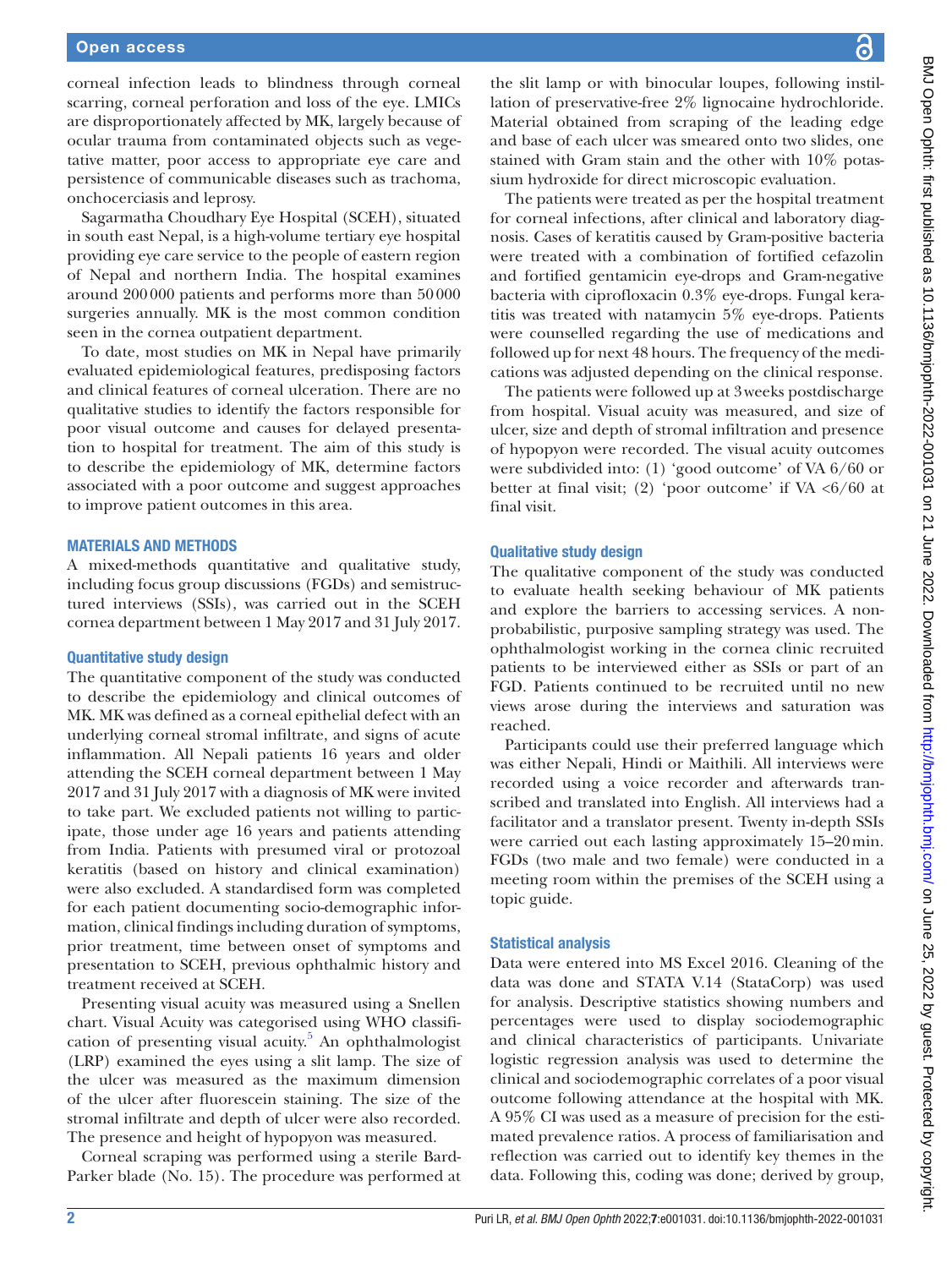<span id="page-2-0"></span>

| Table 1<br>Sociodemographic characteristics of participants |               |  |  |  |  |
|-------------------------------------------------------------|---------------|--|--|--|--|
| <b>Characteristics</b>                                      | Frequency (%) |  |  |  |  |
| Age (years)                                                 |               |  |  |  |  |
| Mean (SD)                                                   | 47 (14.7)     |  |  |  |  |
| $16 - 30$                                                   | 35 (20)       |  |  |  |  |
| $31 - 40$                                                   | 28 (16)       |  |  |  |  |
| $41 - 50$                                                   | 34 (20)       |  |  |  |  |
| $51 - 60$                                                   | 48 (27)       |  |  |  |  |
| $61 - 70$                                                   | 28 (16)       |  |  |  |  |
| $71 - 80$                                                   | 1(1)          |  |  |  |  |
| Gender                                                      |               |  |  |  |  |
| Male                                                        | 88 (51)       |  |  |  |  |
| Female                                                      | 86 (49)       |  |  |  |  |
| Occupation                                                  |               |  |  |  |  |
| Farmer                                                      | 126 (72)      |  |  |  |  |
| Labour work                                                 | 23 (13)       |  |  |  |  |
| Housewife                                                   | 15(9)         |  |  |  |  |
| Student                                                     | 7(4)          |  |  |  |  |
| Office work                                                 | 3(2)          |  |  |  |  |
| Geographic location                                         |               |  |  |  |  |
| Terai                                                       | 140 (80)      |  |  |  |  |
| <b>Hills</b>                                                | 27 (16)       |  |  |  |  |
| Mountains                                                   | 7(4)          |  |  |  |  |

gender and page of the transcript. Quotes were identified to support the themes and subthemes.

## **RESULTS**

## **Participants**

We recruited a total of 174 Nepali patients presenting with MK to the SCEH Cornea Department between 1 May 2017 and 31 July 2017. Sociodemographic characteristics are shown in [table](#page-2-0) 1. The mean age was 47 years (SD 14.7), there were nearly equal proportions of males (51%) and females (49%). The most frequent occupation was farming (72%) followed by labour worker (13%). The majority of patients (80%) came from the Terai (plain) region. The most common predisposing factor was ocular trauma, which was reported by 103 (59%) patients, of whom 79 (77%) had sustained an injury involving vegetative material [\(table](#page-2-1) 2). More than half of the ulcers had evidence of fungal infections (n=84, 48%), or mixed fungal and bacterial infections (n=31, 18%), with a minority having evidence of bacteria only infections (n=39, 22%) [\(table](#page-2-1) 2).

Forty patients were recruited to the qualitative component of the study; 20 took part in SSIs and 20 in FGDs. The mean age of participants in the SSIs was 47 (SD 14.2), 8 (40%) were female and 12 (60%) were male, 7 (35%) were early presenters (<15days) and 13 (65%) were late presenters (>15days). Four FGDs were carried out with five participants in each group. Two FGDs were all male

| <b>Characteristic</b>                        | Frequency (%) |  |
|----------------------------------------------|---------------|--|
| Ocular trauma                                |               |  |
| Trauma                                       | 103 (59)      |  |
| Vegetative matter                            | 79 (77)       |  |
| Non-veg matter                               | 24 (23)       |  |
| No trauma                                    | 71 (41)       |  |
| Duration of symptoms prior to attending SCEH |               |  |
| Median days (IQR)                            | $15(6-30)$    |  |
| <5 days                                      | 19 (11)       |  |
| $5-14$ days                                  | 59 (34)       |  |
| $15 - 30$ days                               | 83 (48)       |  |
| $>30$ days                                   | 13(7)         |  |
| Reasons for delayed presentation             |               |  |
| <b>Distance</b>                              | 94 (54)       |  |
| Money                                        | 28 (16)       |  |
| Nobody to accompany                          | 24 (14)       |  |
| No information about eye<br>hospital         | 15(9)         |  |
| No response                                  | 13(7)         |  |
| Consultation before hospital visit           |               |  |
| Ophthalmic assistant/<br>optometrist         | 83 (48)       |  |
| Local pharmacy                               | 74 (43)       |  |
| <b>Traditional Healer</b>                    | 8(5)          |  |
| Ophthalmologist                              | 7(4)          |  |
| Self                                         | 2(1)          |  |
| Treatments used before hospital visit*       |               |  |
| Antibiotic eye-drops                         | 135 (78)      |  |
| Antifungal eye-drops                         | 66 (38)       |  |
| Corticosteroid eye-drops                     | 37(21)        |  |
| Traditional eye medicine                     | 15 (9)        |  |
| No Medication                                | 2(1)          |  |
| Visual acuity at presentation                |               |  |
| $6/5 - 6/12$                                 | 18 (10)       |  |
| 6/18                                         | 9(5)          |  |
| $6/24 - 3/60$                                | 40 (23)       |  |
| $<$ 3/60                                     | 107 (61)      |  |
| Visual acuity at final follow-up             |               |  |
| $6/5 - 6/12$                                 | 22 (13)       |  |
| 6/18                                         | 7(4)          |  |
| 6/24-3/60                                    | 72 (41)       |  |
| $<$ 3/60                                     | 73 (42)       |  |
| Types of organism                            |               |  |
| Fungus                                       | 84 (48)       |  |
| <b>Bacteria</b>                              | 39 (22)       |  |
| Mixed                                        | 31(18)        |  |
|                                              | Continued     |  |

<span id="page-2-1"></span>Table 2 Presentation and clinical characteristics of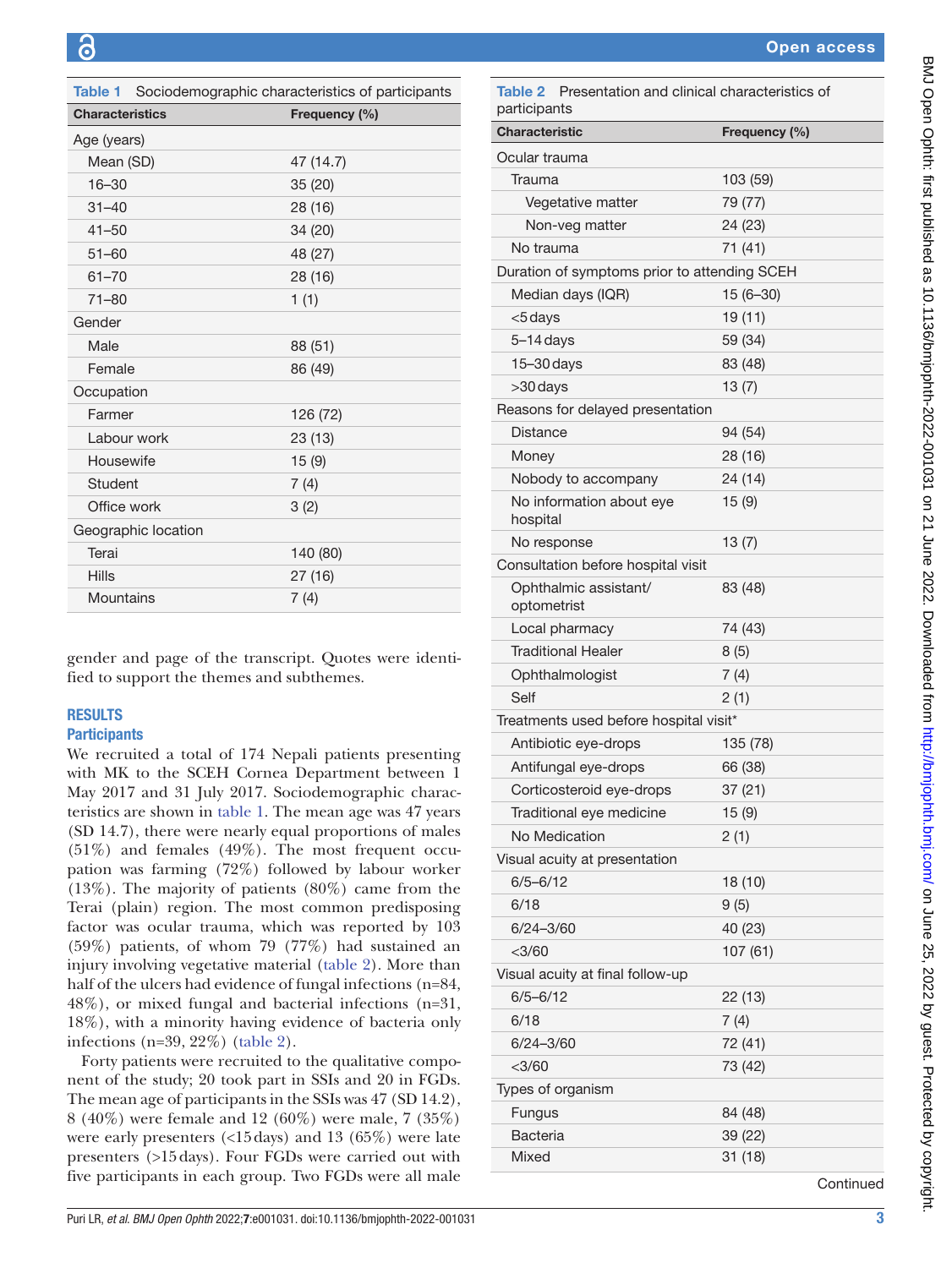| <b>Table 2</b> Continued |               |
|--------------------------|---------------|
| <b>Characteristic</b>    | Frequency (%) |
| No organism found        | 20(12)        |
| Size of ulcer            |               |
| $<$ 2 mm                 | 43 (26)       |
| $2-5$ mm                 | 104 (62)      |
| $>5$ mm                  | 21(13)        |
| Missing data             | 6             |
| Stromal depth            |               |
| $<$ 20%                  | 41 (24)       |
| 20%-50%                  | 117 (70)      |
| $>50\%$                  | 10(6)         |
| Missing data             | 6             |
|                          |               |

\*Some participants were using more than one type of medication at presentation.

SCEH, Sagarmatha Chaudhary Eye Hospital.

with mean age 48, one comprising of late presenters (>15days) and one early presenters (<15days). Similarly, two FGDs were all female with mean age 43. These FGDs were also divided into a late presenter group (n=5) and an early presenter group (n=5).

## Delayed presentation

The median number of days between onset of symptoms and presenting at the SCEH cornea department was 15 days (IQR 6–30). A large majority of patients (n=155, 89%) presented five or more days after symptom onset. The primary reported reasons for delayed presentation are shown in [table](#page-2-1) 2. These were further supported by the reported explanation in the qualitative work.

Lack of awareness about the disease:

I never thought in my wildest dream that such a small event (dust particle into the eye) could cause such dangerous problem to my eyes. (CUP-5)

Unavailability of local eye care service:

There is no eye care service available near my village. I have to travel the full day to reach the nearest centre. (CUP-4)

Cost of services and treatment:

I'm late because of money problem. I am the only earning member in the family. I had to sell my goat to arrange money for the treatment. (CUP-20)

Late referral from place of their initial consultation:

I went to the medical shop in my village oneday after I started having pain and redness in right eye. He gave me some eye drop and I used it for fivedays. But there was no improvement. He gave another drop. But still no improvement. Only after ten days did he tell me that I should go to hospital for better treatment. (FGD/Male/Late presenter)

Lack of knowledge about available eye services:

I had no idea where to go for the treatment. First, I went to traditional healer and then to local medical store. After twoweeks one of my neighbour told me to go to eye hospital for treatment. (CUP-12)

Lack of family support/nobody to accompany:

I am very old and I can't work now. My children are busy in their work and they don't take enough care of me. I told them about my problem after fourdays when I could not tolerate the pain, but they ignored it. Finally, when my vision was gone and my eye looked white, they brought me here after 12 days. (CUP-8)

Faith in traditional healers:

I have this problem in the eye because of a witch. So, I went to jhakri (traditional healer) for treatment without telling my husband. He treated me with herbs and mustard oil [into the eye] for fivedays. But I was losing vision day by day and there was whitish appearance in my eye. Then my husband brought me here for treatment. (FGD/Female /late presenter)

## Consultations prior to presenting to hospital eye clinic

We asked participants whether they had sought help in other locations before presenting to SCEH ([table](#page-2-1) 2); the most common primary consultations were with an ophthalmic assistant or optometrist (n=83, 48%), or at a local pharmacy ( $n=74$ , 43%). Only 8 (5%) people reported having been to see a traditional healer about their eye problem. The majority of patients were using antibiotic eye-drops prior to attending SCEH (n=135, 78%); and over half were using either antifungal eyedrops or corticosteroid eye-drops ([table](#page-2-1) 2).

After sevendays, we went to Mirchaiya eye clinic. We got eye medicines used for 3 days and again went there, but not improved then we came to Lahan. (CUP-9)

First I got an eye drop from medical store. It was not improving, then I went to eye doctor after 20 days (CUP-16)

We believe in God, so we feel that the traditional healer can only get rid of the curse from our body. So, we always go to them first. (CUP-9)

## Clinical outcomes

Over half of patients presenting to SCEH with MK had a presenting visual acuity of  $\langle 3/60 \rangle$  in the affected eye  $(n=107, 61\%)$ . This was reduced to 73 patients  $(42\%)$ with <3/60 at their last visit ([table](#page-2-1) 2). A poor visual acuity outcome (defined as  $\langle 6/60 \rangle$  at final follow-up was found to be associated with trauma with vegetative matter (OR 2.28 95%CI 0.90 to 5.76, p=0.08), delayed presentation to the hospital (OR 3.37 95%CI 1.19 to 9.50, p=0.02) and poor visual acuity on presentation (OR 2.69 95%CI 0.97 to 7.44, p=0.05) [\(table](#page-4-0) 3).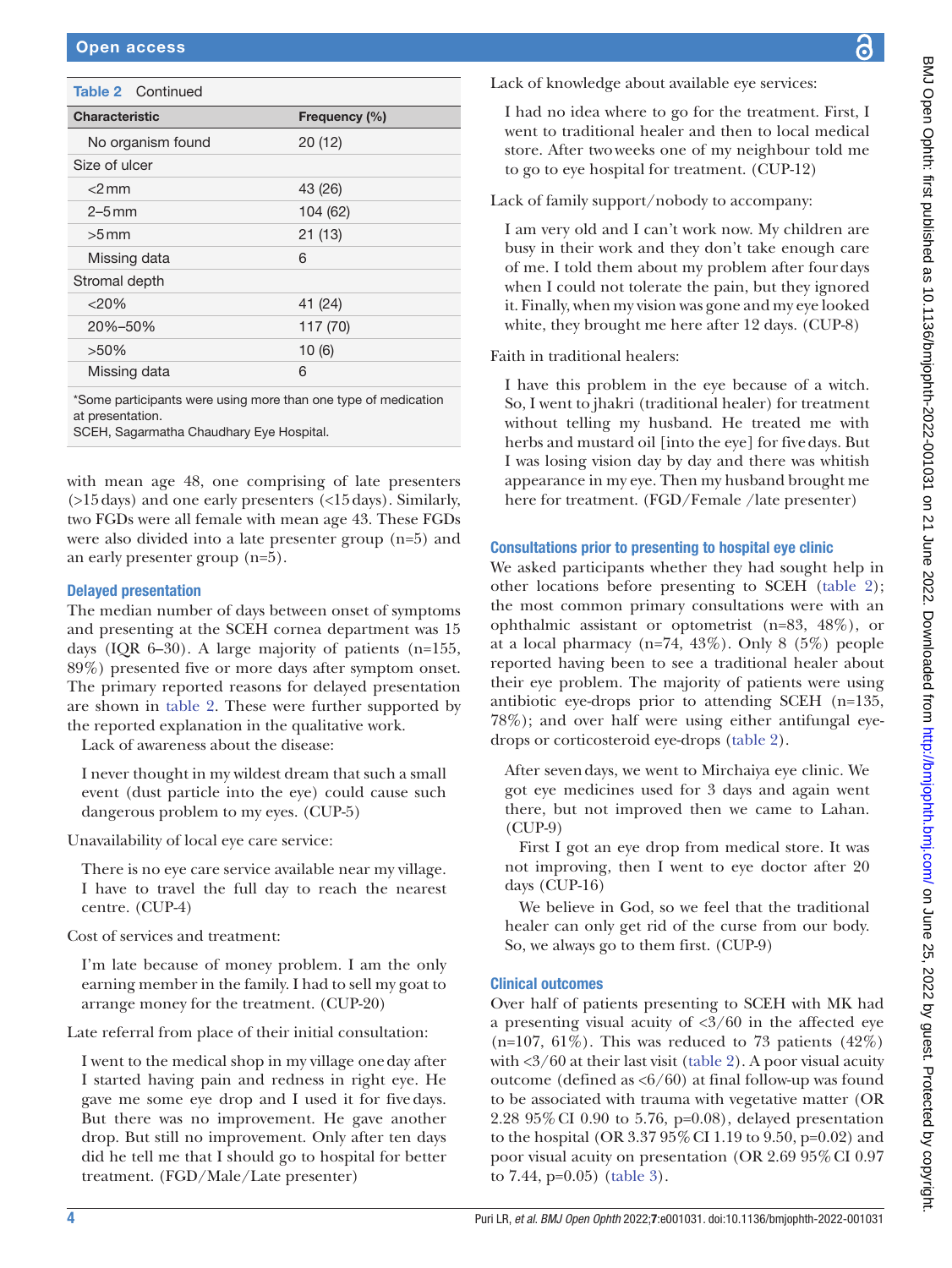<span id="page-4-0"></span>

|                                                |              | <b>Visual acuity outcome</b> |              |                           |                   |
|------------------------------------------------|--------------|------------------------------|--------------|---------------------------|-------------------|
|                                                | Good (≥6/60) | Poor (<6/60)                 |              |                           |                   |
| <b>Variables</b>                               | $n$ (%)      | $n$ (%)                      | <b>OR</b>    | 95% CI                    | P value           |
| Ocular trauma                                  |              |                              |              |                           |                   |
| Non-vegetative matter trauma                   | 13(54.2)     | 11(45.8)                     | 1            |                           | $\qquad \qquad -$ |
| Vegetative matter trauma                       | 27 (34.2)    | 52 (65.8)                    | 2.28         | $(0.90 \text{ to } 5.76)$ | 0.08              |
| Duration of symptoms                           |              |                              |              |                           |                   |
| Median duration (IQR)                          | $12(6-20)$   | $15(9-30)$                   |              |                           |                   |
| <5 days                                        | 12(63.2)     | 7(36.8)                      | 1            | -                         | $\qquad \qquad -$ |
| $5-14$ days                                    | 22 (37.3)    | 37 (62.7)                    | 2.88         | 0.99 to 8.41              | 0.05              |
| $15 - 30$ days                                 | 28 (33.7)    | 55 (66.3)                    | 3.37         | 1.19 to 9.50              | 0.02              |
| >30 days                                       | 5(38.5)      | 8(61.5)                      | 2.74         | 0.64 to 11.75             | 0.17              |
| Consultation before hospital                   |              |                              |              |                           |                   |
| Local pharmacy                                 | 31(41.9)     | 43 (58.1)                    | 1            |                           | $\qquad \qquad -$ |
| Ophthalmic assistant/optometrist               | 31(37.4)     | 52 (62.7)                    | 1.21         | 0.64 to 2.29              | 0.56              |
| Ophthalmologist                                | 2(28.6)      | 5(71.4)                      | 1.80         | 0.33 to 9.90              | 0.49              |
| <b>Traditional healer</b>                      | 2(25.0)      | 6(75.0)                      | 2.17         | 0.41 to 11.4              | 0.36              |
| Self                                           | 1(50.0)      | 1(50.0)                      | 0.72         | 0.04 to 12.0              | 0.82              |
| Corticosteroid eye-drops prior to presentation |              |                              |              |                           |                   |
| None used                                      | 51(76.1)     | 84 (78.5)                    | 1            |                           |                   |
| Corticosteroid used                            | 16 (23.9)    | 23 (21.5)                    | 0.91         | 0.48 to 1.74              | 0.78              |
| Gender                                         |              |                              |              |                           |                   |
| Male                                           | 35(52.2)     | 53 (49.5)                    | 1            |                           |                   |
| Female                                         | 32 (47.8)    | 54 (50.5)                    | 1.11         | 0.60 to 2.05              | 0.73              |
| Age                                            |              |                              |              |                           |                   |
| $16 - 30$                                      | 17 (48.6)    | 18(51.4)                     | $\mathbf{1}$ |                           |                   |
| $31 - 60$                                      | 40 (36.4)    | 70 (63.6)                    | 1.65         | 0.77 to 3.56              | 0.20              |
| $61 - 80$                                      | 10 (34.5)    | 19 (65.5)                    | 1.79         | 0.65 to 4.94              | 0.26              |
| Presenting visual acuity                       |              |                              |              |                           |                   |
| $6/5 - 6/12$                                   | 9(50.0)      | 9(50.0)                      | $\mathbf{1}$ |                           |                   |
| 6/18                                           | 5(55.6)      | 4(44.4)                      | 0.80         | 0.16 to 3.99              | 0.79              |
| $6/24 - 3/60$                                  | 24 (60.0)    | 16 (40.0)                    | 0.67         | 0.22 to 2.04              | 0.48              |
| $<$ 3/60                                       | 29 (27.1)    | 78 (72.9)                    | 2.69         | 0.97 to 7.44              | 0.05              |

#### Improving outcomes and reducing barriers

We asked participants about approaches that they thought might lead to improving outcomes for this problem and reduce barriers to accessing care.

#### Eye health awareness campaign in the community

Patients stated that prior to their diagnosis with MK and visiting the hospital they had limited knowledge about the disease and its sight threatening complications. Many also mention the importance of preventing ocular trauma through eye protection during farm work.

In my village people still believe in the traditional healer for treatment. The hospital should educate them about the disease, its treatment and eye health in general, so that they seek proper advice for their eye problem. (FGD/Male/Early presenter)

People should be educated about eye health conditions. The people should pay attention during their work like harvesting, grinding and should use protective glasses during performing work. (FGD/ female/early presenter)

## Improve the accessibility of eye care service

Most of the patients stated they would have visited the eye hospital earlier if it was nearby. They emphasised the need for local eye care centres to reduce the cost of attending, improve follow-up, improve outcomes and promote early presentation.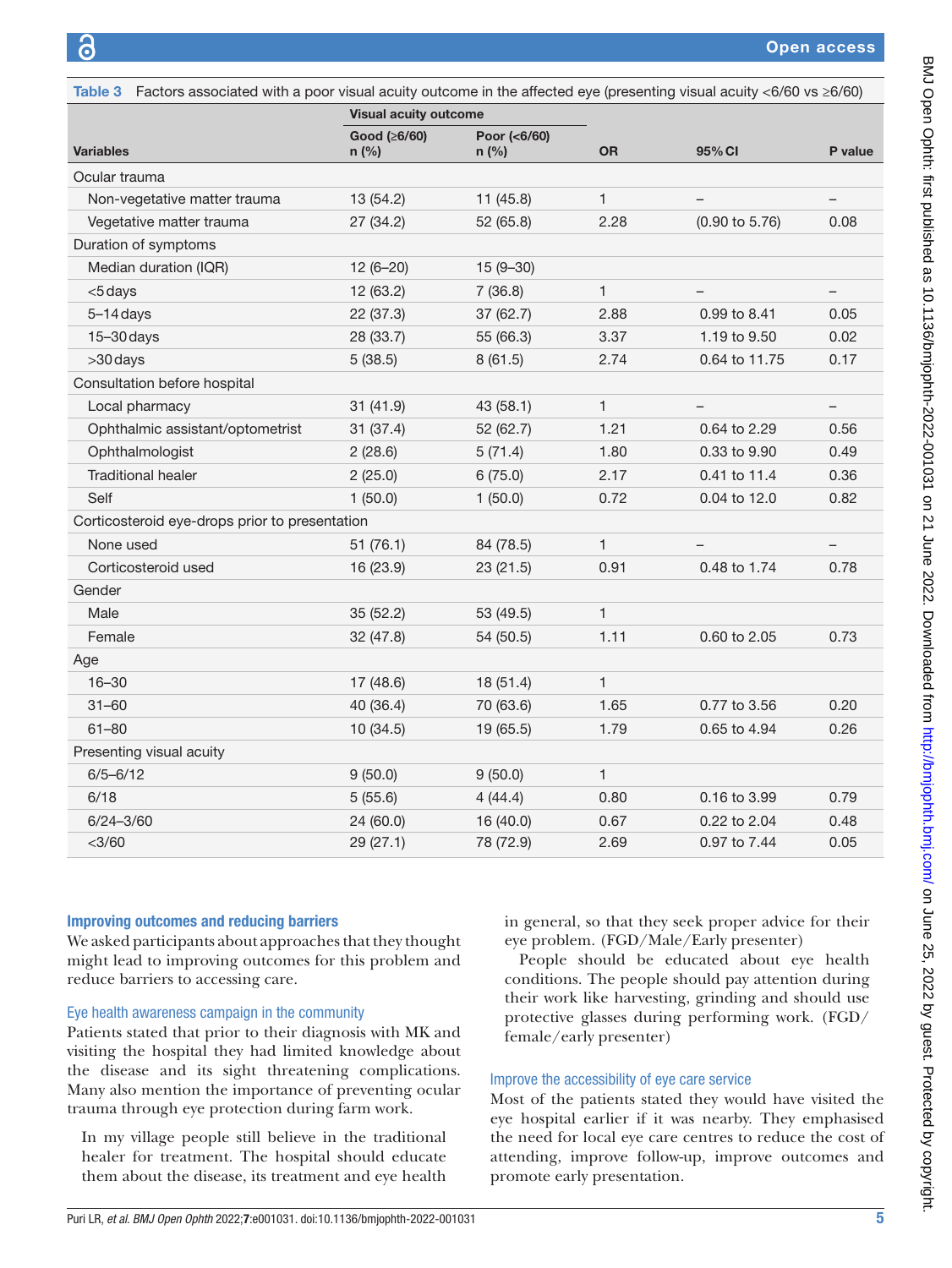There is no eye care service at my place. I would have visited the eye centre early, and hopefully I would have better result, if it was near. (CUP-15)

#### Eye health training for pharmacists, primary healthcare workers and traditional healers

IDIs and FGDs revealed that many patients came late to the hospital because of delayed referral by a pharmacist, medical practitioner or traditional healer. Many identified the need to train these community health workers.

Now I realized that we should not have wasted time in seeking treatment from local medical shop or traditional healer because they are not the right person to treat this type of serious eye problem. (CUP-2)

#### Improve the availability and affordability of medicine

More than half of the patients stated that medicines prescribed in the hospital were not available locally. Many expressed the need for affordable and easily available medicines for better compliance and outcome.

If the medicines are cheap and easily available, I will put the medicine regularly as told by doctors. (CUP-16)

Medicine is not available in our place, only few types of eye drops are available in local medical store. (FGD/male/late presenter)

#### **DISCUSSION**

This study describes the clinical presentation, microbiological diagnoses and visual outcomes of MK in the Terai region of Nepal, alongside patient interviews highlighting the barriers faced in accessing timely and appropriate clinical care. Patients affected by MK in this region tend to be of working age and engaged in agricultural work. This is a common trend among other studies of MK in LMICs including Uganda,<sup>6</sup> Nepal<sup>7</sup> and India.[8 9](#page-7-0) Two-thirds of patients were blind in the affected eye on presentation, and almost a half remained blind on their last outpatient visit. Poor visual outcomes from MK in LMICs are common; in Uganda 30% of patients had monocular blindness (visual acuity  $\langle 3/60 \rangle$  $\langle 3/60 \rangle$  $\langle 3/60 \rangle$  at discharge,<sup>6</sup> and in Tanzania  $66\%$  of patients had VA <6/60 at discharge. $10$ 

The majority of patients had seen another healthcare professional before attending the tertiary hospital (mostly ophthalmic assistant/optometrist or local pharmacy) and most were taking antibiotic eye-drops on arrival. Previous studies have shown that prompt use of prophylactic ocular antibiotics following a traumatic corneal abrasion can prevent MK from developing and results in much better outcomes. $\frac{11-13}{11-13}$  Despite the apparent common use of ocular antibiotics prior to patients presenting at the corneal department, visual outcomes remain poor. This suggests perhaps antibiotics were started too late after MK had already developed rather than being used

prophylactically. Treatment for MK needs to be started as early as possible in order to achieve good visual outcomes, and once ulceration is advanced treatment is often ineffective.<sup>14</sup> Of concern is that 21% of patients were taking corticosteroid eye-drops prior to presentation which can cause worsening of the infective corneal infiltrate, something that has been reported elsewhere.<sup>9</sup>

One predictor of a poor visual outcome at final follow-up was found to be trauma with vegetative matter. Other studies in Nepal and elsewhere in South Asia have also found that MK is commonly preceded by ocular trauma, with fungal keratitis more likely after trauma with vegeta-tive matter leading to worse visual outcomes.<sup>[11 15 16](#page-7-3)</sup> More than half of all microbiological diagnoses were fungal, in keeping with other studies showing that fungal keratitis accounts for  $20\% - 60\%$  of MK in tropical regions.<sup>[17](#page-7-6)</sup> Fungal keratitis is challenging to treat and often requires a long and intensive treatment regimen which is difficult to adhere to due to the often limited availability and higher cost of the treatment. Even when promptly and adequately treated, up to 30% of infections still lead to corneal perforations or eye loss.[18 19B](#page-7-7)rown *et al* found in their systematic review of literature on fungal keratitis that approximately 100000 eyes are removed annually from fungal keratitis due to late diagnosis and poor therapeutic outcomes.<sup>20</sup>

The second significant risk factor for a poor visual outcome was delayed presentation from the start of symptoms to the eye hospital, with patients delaying between 15 and 30days having a three-time increased risk of a poor visual outcome compared with those presenting within the first 5days (OR 3.37, p=0.02 95%CI 1.19 to 9.50). The reasons for delayed presentation collected in the quantitative data strongly correlated with themes emerging from the qualitative data. Patient interviews provided greater insight into the reasons for delayed presentation to the eye hospital. Four common themes for delayed presentation emerged in the patient interviews which in turn can be used to plan methods to improve the patient journey, clinical experience and improve outcomes.

First, lack of awareness about the seriousness of this condition was common, with patients often not realising the importance of prompt treatment to prevent blindness. Patients highlighted the need for educational events in the community to raise awareness of the importance of accessing prompt treatment for eye trauma and ocular infections and where to find treatment.

Second, patients stated both a lack of available local eye services and a lack of knowledge about what local services were available. Nepal has a well-developed network of community eye care centres that feed into large regional eye hospitals and is fairly unique among LMICs for this organised structure of eye care services. The eye care centres are staffed by ophthalmic assistants, optometrists and eye health workers who have been trained to provide diagnoses, treatment and referrals for common ocular conditions. In Sagarmatha zone, where SCEH is situated, there are seven community eye care centres providing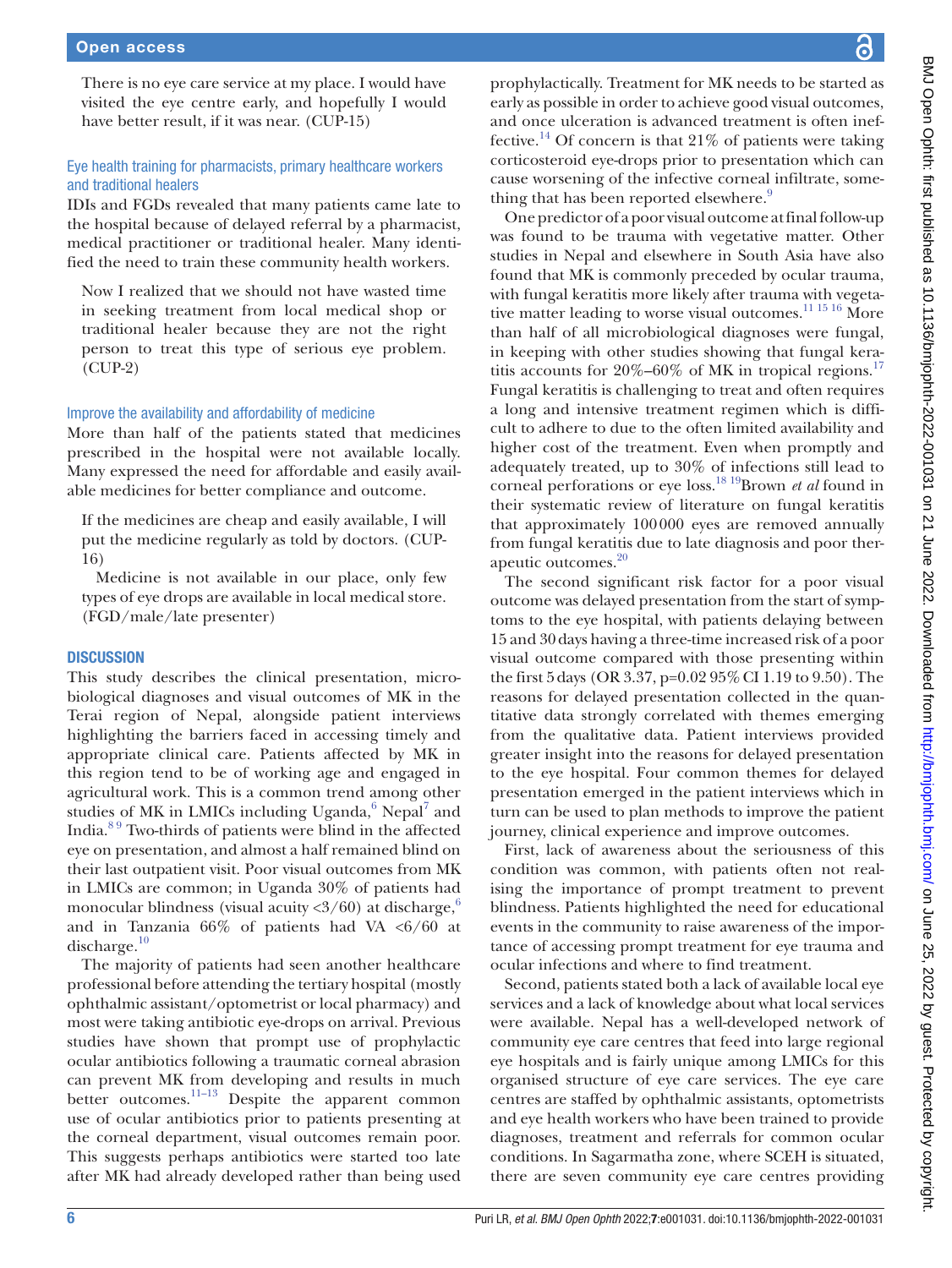services to approximately 2.06 million people.<sup>21</sup> As such, much of the population still have a long distance to travel to reach one of these centres, particularly in the hilly regions where there are fewer centres and travel is more challenging. Again, public health campaigns designed by the local eye care centres could help to raise awareness of their services and encourage patients to attend as well as possible long-term plans to increase the number of eye care centres in areas further away from SCEH.

Third, while the majority of patients had a prior consultation in the community before attending SCEH, many stated in their interviews that this consultation had led to delay, incorrect treatment and false reassurance. This finding is supported by a recent study of the knowledge of MK among primary healthcare workers in the same region. We found that only 27% of primary healthcare workers in community health posts could correctly diagnose MK and 59% could correctly treat the condition. Only 69% were aware that it is an ocular emergency requiring prompt treatment and referral.<sup>[22](#page-7-10)</sup> This study supports the findings from Burn *et al* that primary eye care training is required in the region, particularly focused on common blinding conditions such as MK, in order to avoid delays in referral and harmful medical treatments being offered (such as traditional eye medicines (TEM) and corticosteroid eye-drops).

Lastly, patients described costs, lack of family support and nobody to accompany them as important barriers to accessing eye care. In particular, the medication prescribed to treat fungal keratitis is often expensive and not locally available meaning that patient compliance with treatment can be poor. Improving the availability and affordability of anti-fungal medication, in particular, is a key priority in improving outcomes from MK in this region. A current randomised control trial is investigating the use of a cheap and more widely available medication, chlorhexidine 0.2% eye-drop, as a non-inferior alternative to natamycin 5% eye-drop which is currently first line[.23](#page-7-11) Although on the WHO Essential Medicines List 2017, natamycin 5% eye-drops are often not available in much of sub-Saharan Africa and some Asian countries, and where it is available it is prohibitively expensive.<sup>10</sup>

The main limitation of this study is the potential for selection bias and researcher bias in the qualitative interviews. While we aimed to maintain a neutral position while carrying out the interviews, the personal beliefs and experiences of the interviewer can still influence the response of the participant. As purposive sampling was carried out those participating in the interviews may not be fully representative of participants attending the corneal department at SCEH. Second, corneal samples were not cultured as this facility was not available at the hospital. Culture of corneal scrapes is the gold standard method for identifying bacterial corneal infections. Without this diagnostic tool the microbiological diagnoses have been made only from Gram stain and microscopy limiting the accuracy of the results and could account for a low bacterial detection rate. Lastly, this study only collected data at one tertiary eye hospital in the region and would be improved by expanding the sample to include multiple sites to allow greater generalisability of the results.

## **CONCLUSION**

This study is the first to correlate the epidemiology of MK in South East Nepal with the patient perspective on the pathway to accessible treatment. The majority of cases of MK seen in the corneal department were fungal keratitis occurring as a result of ocular trauma in farm workers. Most patients presented late to the eye hospital, with poor visual acuity on arrival reducing their chances of a successful visual outcome. Interviews with patients highlighted several important areas to target in order to improve access to timely and effective medical treatment for this condition; improving patient awareness of the disease and available eye care services, educating the community health workers who provide initial treatment and referral prior to attending the eye hospital, and increasing the affordability and accessibility of available treatment.

Acknowledgements Sagarmatha Choudhary Eye Hospital.

Contributors MB and LRP designed the study and obtained the ethical approval. LRP, AR and RB carried out the data collection. LRP and HB carried out the data analysis. HB wrote the initial draft paper with review from MJB, LRP, AR and RB. HB is acting as guarantor.

Funding MB is supported the Wellcome Trust (207472/Z/17/Z).

Competing interests None declared.

Patient and public involvement Patients and/or the public were not involved in the design, or conduct, or reporting, or dissemination plans of this research.

Patient consent for publication Consent obtained directly from patient(s)

Ethics approval This study involves human participants and was approved by London School of Hygiene and Tropical Medicine Ethics Board 13798 Sagamartha Choudhary Eye Hospital Ethics Board. Participants gave informed consent to participate in the study before taking part.

Provenance and peer review Not commissioned; externally peer reviewed.

Data availability statement Data are available on reasonable request. Data are available on request.

**Open access** This is an open access article distributed in accordance with the Creative Commons Attribution 4.0 Unported (CC BY 4.0) license, which permits others to copy, redistribute, remix, transform and build upon this work for any purpose, provided the original work is properly cited, a link to the licence is given, and indication of whether changes were made. See: [https://creativecommons.org/](https://creativecommons.org/licenses/by/4.0/) [licenses/by/4.0/](https://creativecommons.org/licenses/by/4.0/).

#### ORCID iDs

Lila Raj Puri <http://orcid.org/0000-0002-3666-0866> Helen Burn<http://orcid.org/0000-0002-1469-8169> Matthew Burton<http://orcid.org/0000-0003-1872-9169>

#### REFERENCES

- 1 Flaxman SR, Bourne RRA, Resnikoff S. Global causes of blindness and distance vision impairment 1990–2020: a systematic review and meta-analysis, 2017. Available: [http://www.thelancet.com/pdfs/](http://www.thelancet.com/pdfs/journals/langlo/PIIS2214-109X(17)30393-5.pdf) [journals/langlo/PIIS2214-109X\(17\)30393-5.pdf](http://www.thelancet.com/pdfs/journals/langlo/PIIS2214-109X(17)30393-5.pdf) [Accessed 03 Feb 2018].
- 2 Whitcher JP, Srinivasan M, Upadhyay MP. Corneal blindness: a global perspective. *[Bull World Health Organ](http://www.ncbi.nlm.nih.gov/pubmed/11285665)* 2001;79:214–21.
- 3 Whitcher JP, Srinivasan M. Corneal ulceration in the developing world--a silent epidemic. *[Br J Ophthalmol](http://dx.doi.org/10.1136/bjo.81.8.622)* 1997;81:622–3.
- 4 Khwakhali US, Denning DW. Burden of serious fungal infections in Nepal. *[Mycoses](http://dx.doi.org/10.1111/myc.12393)* 2015;58 Suppl 5:45–50.